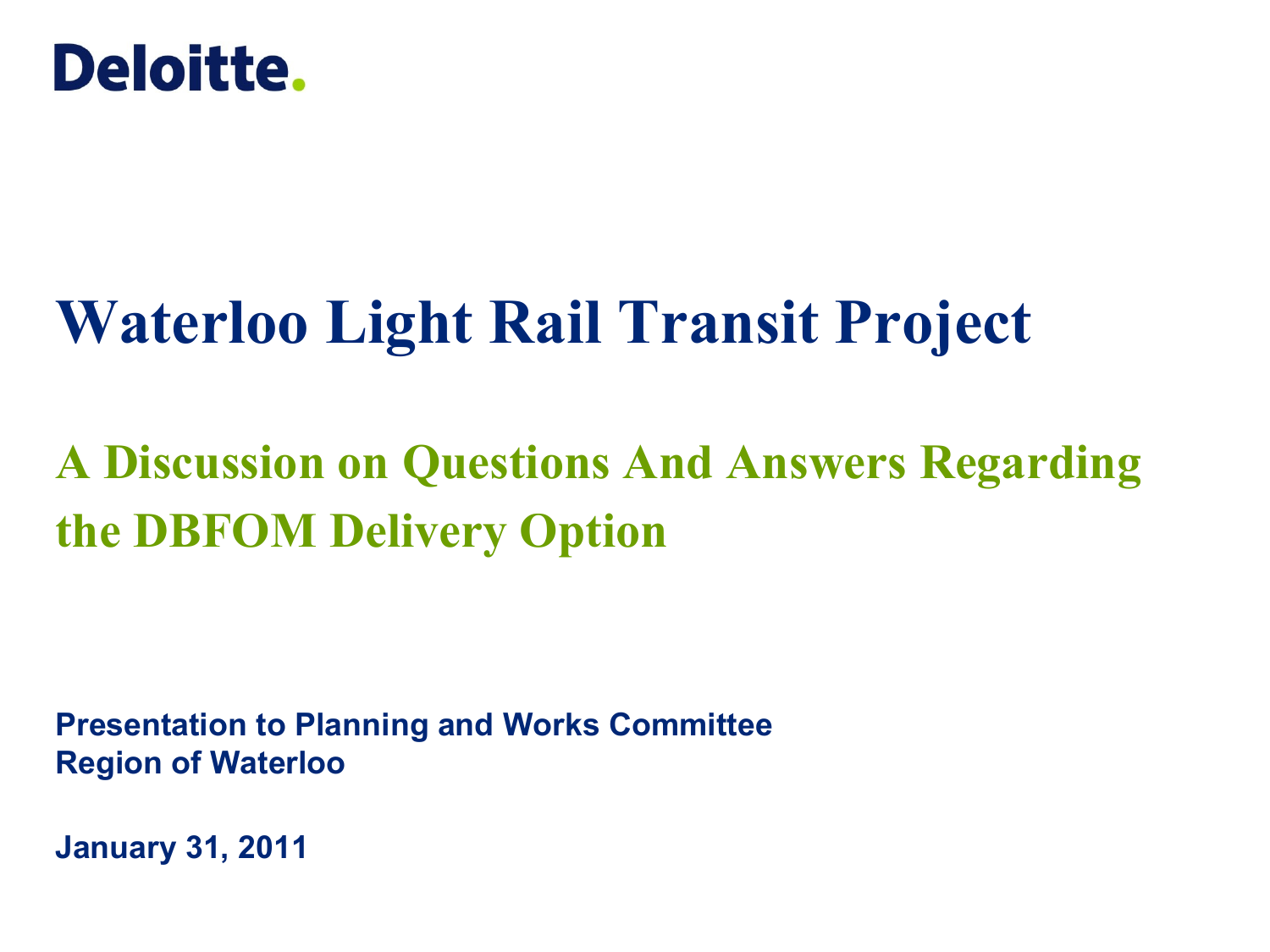## **Background**

• This presentation focuses on the DBFOM option, as recommended in Report E-12-011. A summary of incremental benefits of DBFOM, as compared to the other options considered in this report, is provided below for background.

| <b>Option</b> | <b>Incremental Benefits</b>                                                                                                                                                |
|---------------|----------------------------------------------------------------------------------------------------------------------------------------------------------------------------|
| <b>DBB</b>    | N/A (Base Case)                                                                                                                                                            |
| <b>DB</b>     | Design and Construction bundled under single contract                                                                                                                      |
| <b>DBf</b>    | Same as DB + payment withheld to secure satisfactory completion                                                                                                            |
| <b>DBOM</b>   | Same as DB + bundled with Operations and Maintenance under<br>single contract to minimize interface issues (finger pointing)                                               |
| <b>DBFM</b>   | Same as DBf + bundled with Maintenance under single contract with<br>construction payment withheld and re-paid over maintenance term to<br>secure satisfactory performance |
| <b>DBFOM</b>  | Same as DBOM with construction payment withheld and re-paid over<br>operating term to secure satisfactory performance                                                      |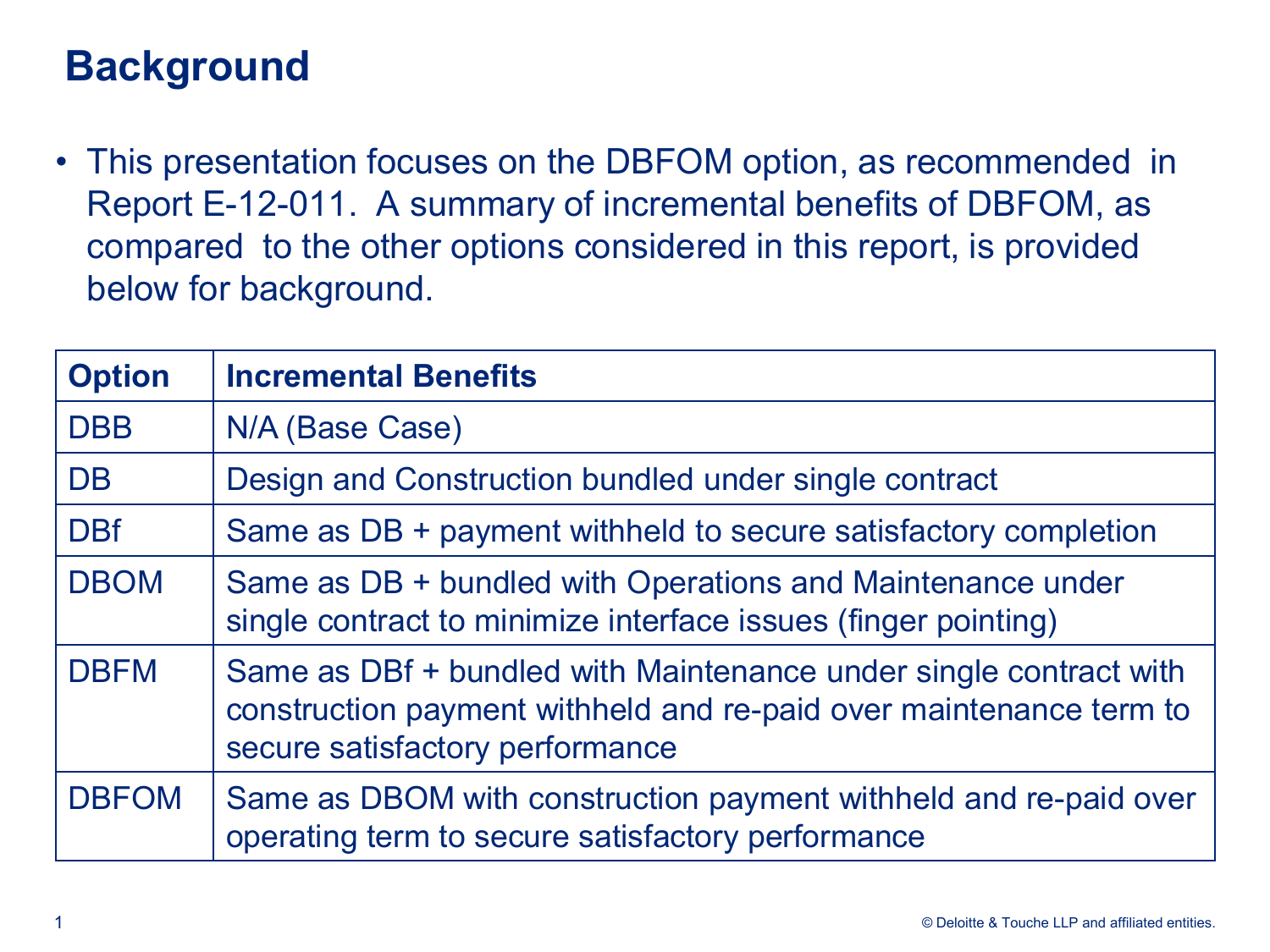#### **Questions that will be answered in today's presentation**

- 1. Why DBFOM?
- 2. Why is O included? Pros & cons with O in/out
- 3. Why a 30-year term?
- 4. Why bundle M with DB? Why bundle O with M?
- 5. How do we build in cost escalation?
- 6. How do we avoid labour disruption like is happening in York Region?
- 7. How do we negotiate a contract for Stage 2 LRT (Kitchener to Cambridge) without being held to ransom?
- 8. What options have been used in other North America municipalities?
- 9. How are integration issues addressed in a DBFOM ?

#### These questions were developed from a list of issues that typically arise in the application of the DBFOM option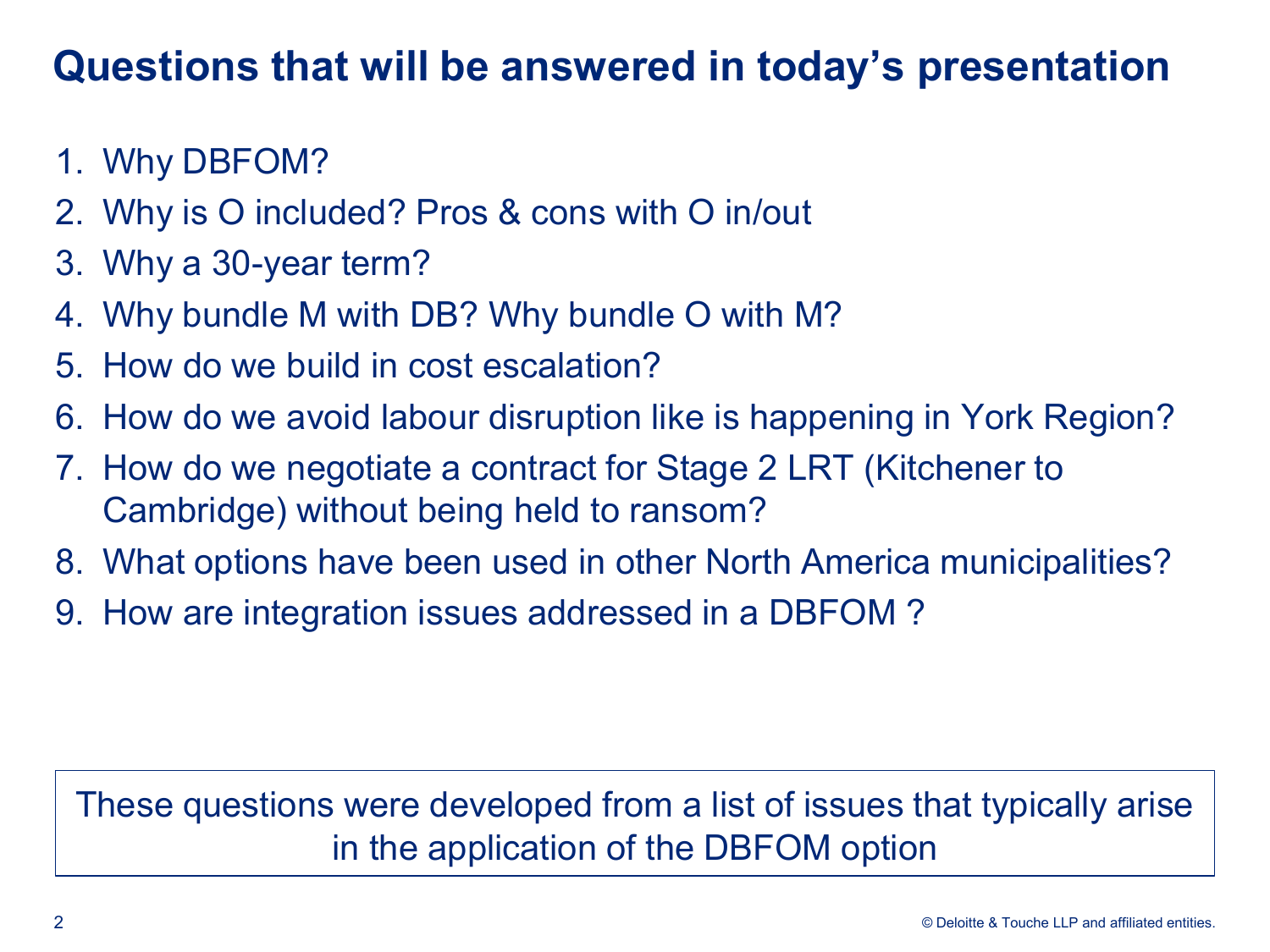# **1. Why DBFOM?**

- Main advantages:
	- Government ("Public Sector") retains ownership and control
	- Design, construction and operations "contract bundle" provides a single contractor ("Contractor") responsible for all elements
	- Based on output specifications which allows the Public Sector to define how the Facility should perform (and not how it should be built)
	- Lifecycle approach (25yrs to 30yrs operating term) incents Contractor to build the Facility with operational performance in mind (e.g. Lifecycle Maintenance) -- assures constant level of performance
	- Withheld Construction costs ("F") that are re-paid over the operating term becomes vested "private capital" at risk for poor performance
	- Long term investment horizon provides Contractor incentives to innovate (e.g. reduce costs)
	- Binds Public Sector to same output specifications (e.g. Maintenance)
	- Public and Private interests aligned to benefit from good performance

DBFOM is a form of contractual structure used by Infrastructure Ontario in their Alternative Finance and Procurement program ("AFP")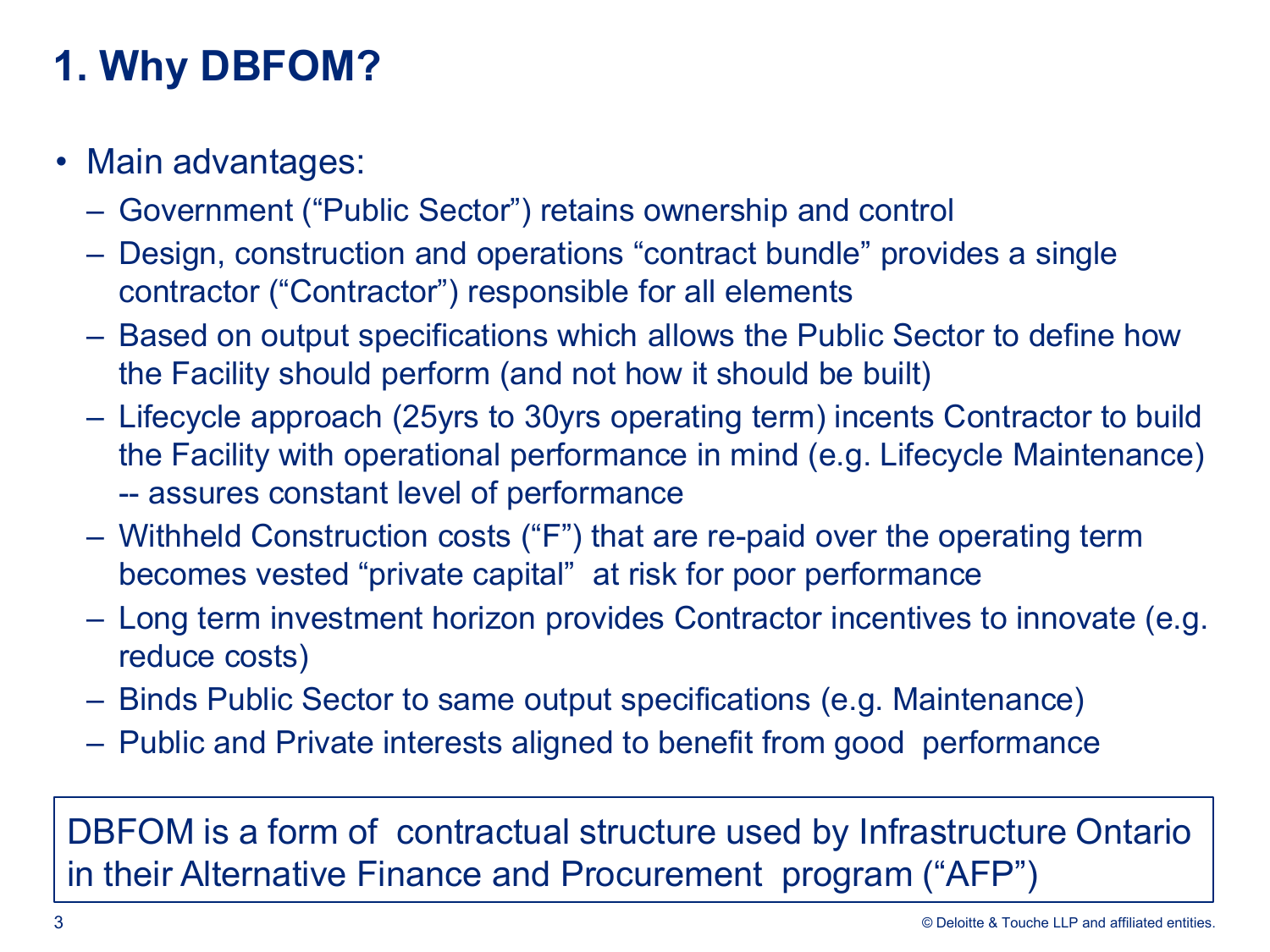# **2. Why is O included?**

• The main reason O&M components are "bundled" together in the majority of transit AFPs /PPPs is to avoid interface issues with the Contractor's fixed price maintenance commitments

| <b>PROS</b>                                                                                                                                                                                                                                                                                                                                   | <b>CONS</b>                                                                                                                                             |
|-----------------------------------------------------------------------------------------------------------------------------------------------------------------------------------------------------------------------------------------------------------------------------------------------------------------------------------------------|---------------------------------------------------------------------------------------------------------------------------------------------------------|
| • Prevents finger-pointing and keeps<br>single point of accountability -<br>Contractor cannot claim that mode<br>of operation has impacted<br>maintenance, or vice versa<br>• Private operator has comparatively<br>more experience/expertise (on<br>operations)<br>• Avoids complications around<br>commissioning/driver training<br>process | • Perceived loss of "control"<br>- Reality: In most DBFOM<br>projects, Public Sector owns<br>assets and controls policy<br>(route, schedule, and fares) |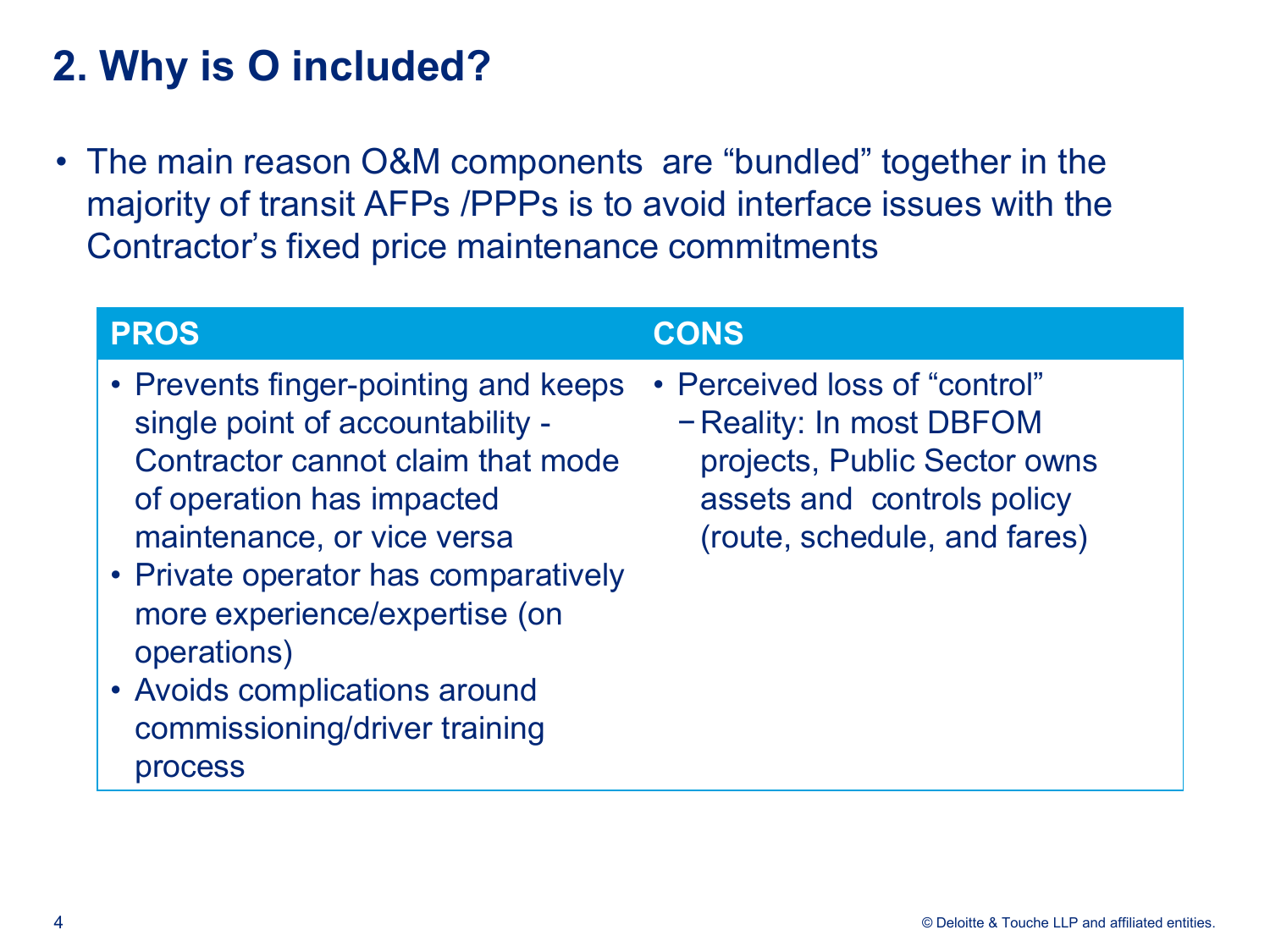# **3. Why a 30-year term?**

• A typical cost profile of annual Maintenance and periodic Major Maintenance / Refurbishment (Lifecycle) demonstrates that the most significant financial risk is during the mid point:



- 30 yr term "wraps" around the Lifecycle refurbishment period to ensure that the Facility will perform consistently over longer period
- Contractor prefers a suitable "Tail" after final Lifecycle refurbishment to enable cost-recovery if costs are higher than expected (30 yr term is preferred over 25 yr)
- Traditional Maintenance contracts are typically in the 5yr-10yr range to avoid costs for initial Lifecycle (which are borne by Public Sector)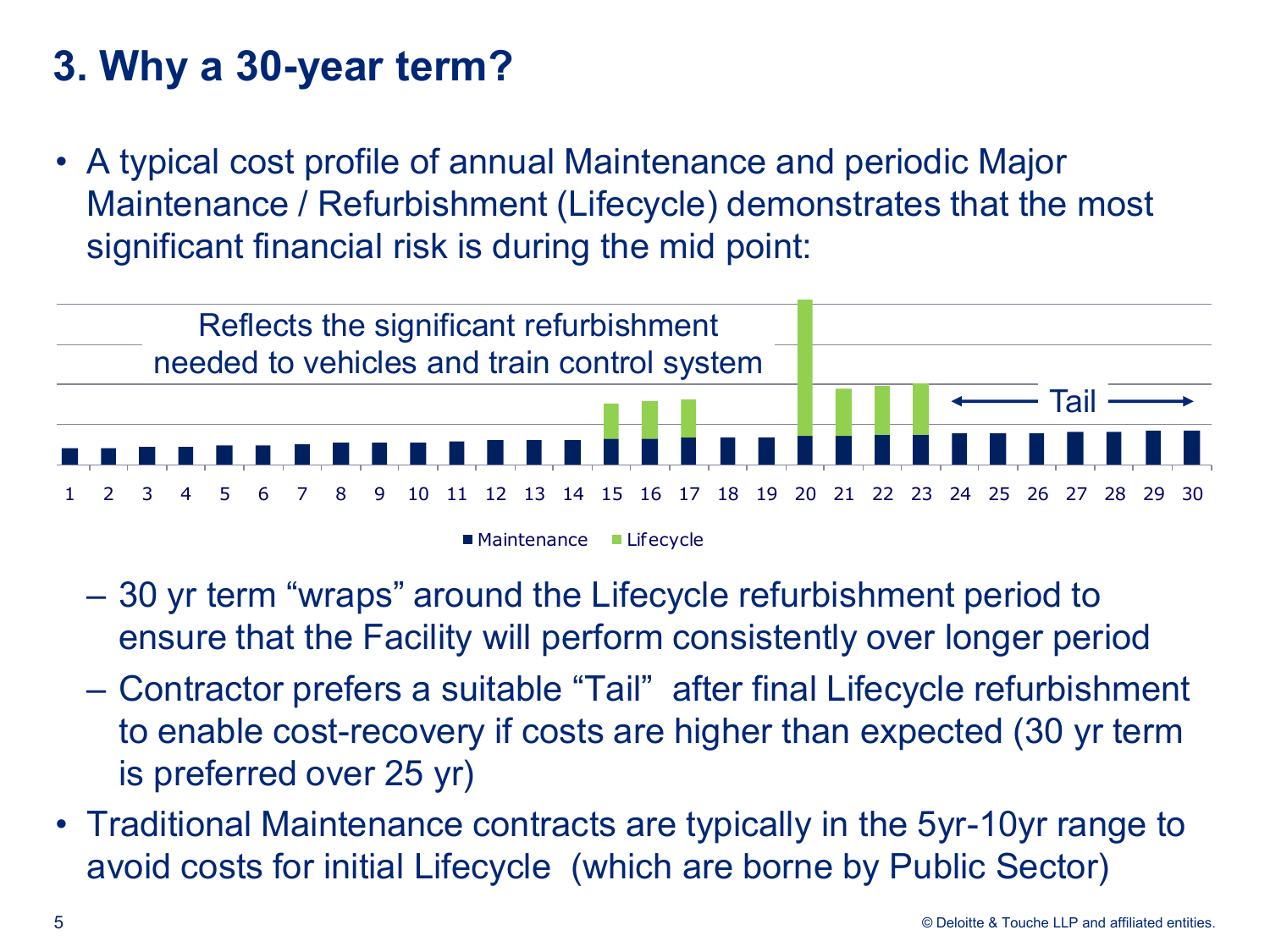# **4. Why bundle M with DB? Why bundle O with M?**

- Bundling the M with DB follows a Lifecycle approach (with 25yr-30yr term) that incents Contractor to build the Facility with maintenance costs / performance in mind (e.g. Lifecycle maintenance) to ensure a constant level of performance
- Bundling of O&M:
	- Avoids claims from Contractor that Operation of the Facility has caused its fixed Maintenance costs to increase
	- Provides a single party responsible for all elements
	- Provides incentives to consider Operational characteristics when designing / constructing the Facility
- Higher degree of bundling and longer investment horizon provides Contractor with more opportunity to innovate (e.g. reduce costs)
- © Deloitte & Touche LLP and affiliated entities. • Aligns Public and Private interests to performance (e.g. both parties benefit) 6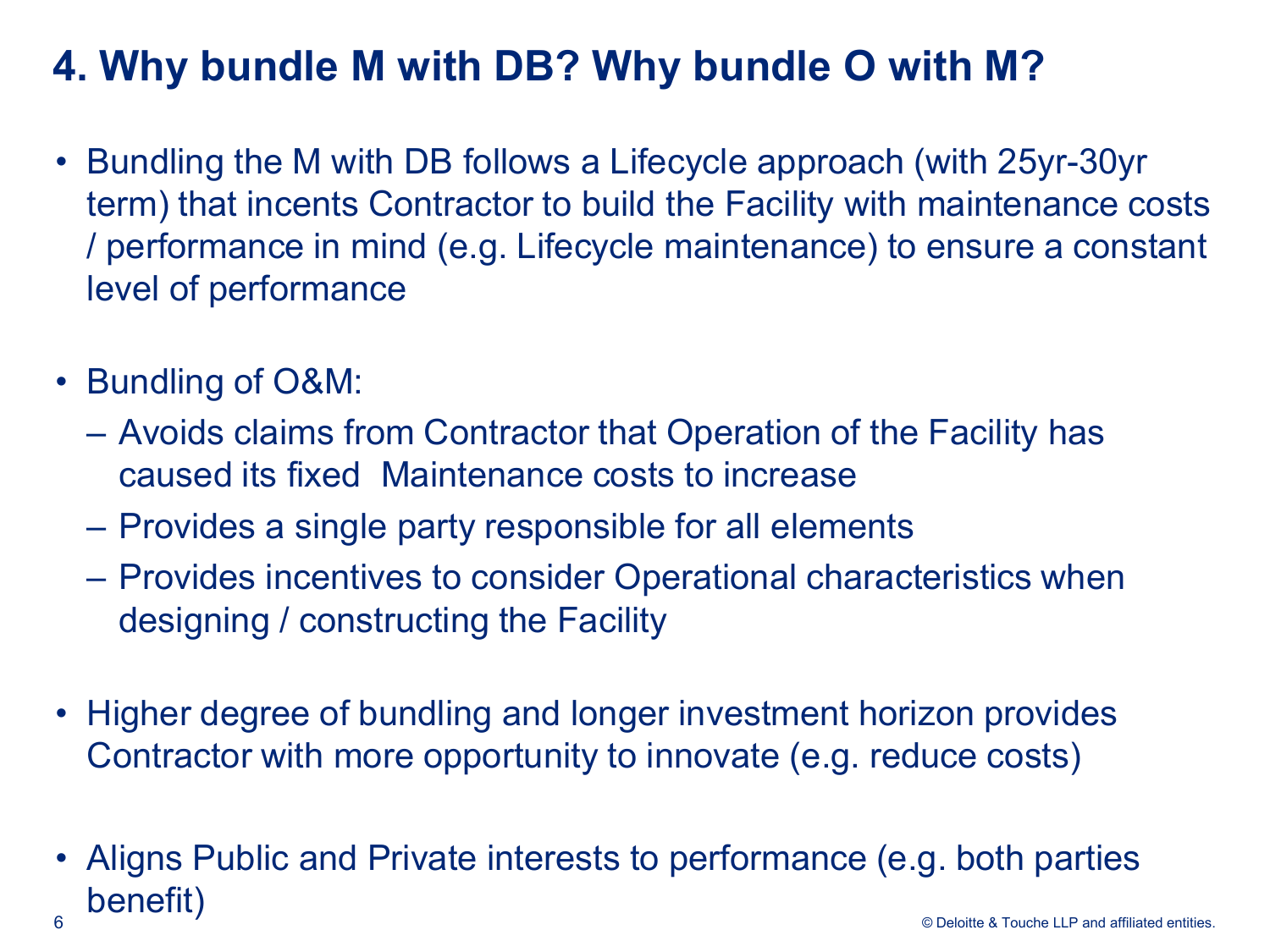## **5. How do we build in cost escalation?**

- Monthly Service Payments are made through a Payment Mechanism defined in the contract:
	- Base Costs for Annual Maintenance and Operations, and periodic Lifecycle are fixed to bid submission
	- The Payment Mechanism enables each to be escalated based on predefined benchmarks (e.g. CPI) to account for cost inflation
- Approach represents a "risk sharing" where Contractor assumes Base Costs risk and Public Sector assumes inflation risk
	- Transferring inflation risk would cause Contractor to include significant premium for economic factors outside of its control (e.g. it controls the Base Costs)
- Some items such as insurance and energy prices are flow-through
	- Insurance costs are market based
	- Contractor is required to assume energy consumption risk (gas + electricity)
- Can also require Contractor to price in future service level increases based on anticipated ridership growth 7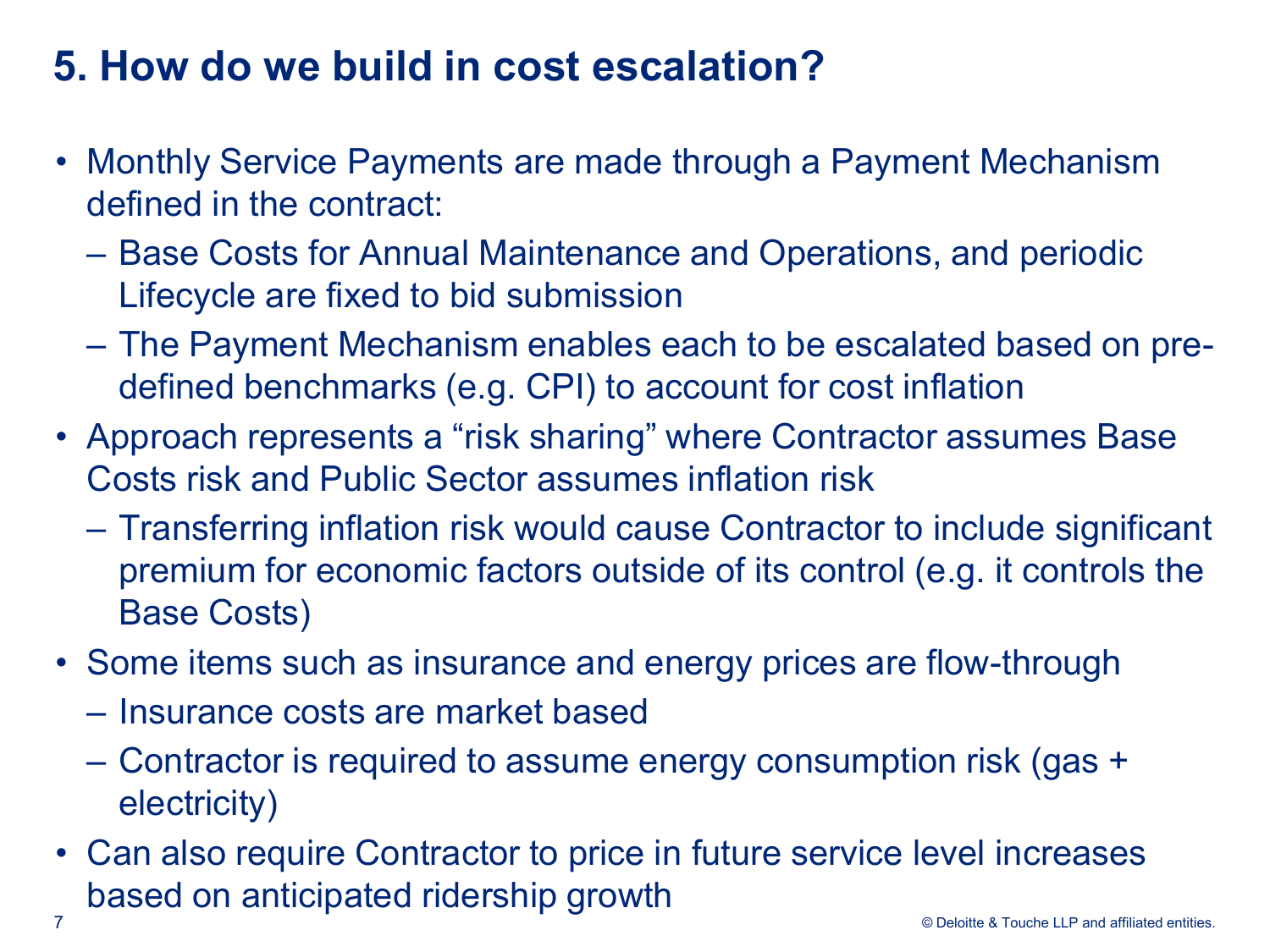## **6. How do we avoid labour disruption like is happening in York Region?**

- Labour disruptions are typically based on wages and benefits which are budgetary issues:
	- If Public Sector agrees to assume wage/benefit risk and is willing to meet bargaining demands, disruptions can be minimized
	- If Public Sector prefers to transfer wage/benefit risk then the Private Sector will negotiate based on its fixed cost bid (e.g. its budget)
- Requirement to re-pay long term private finance ("F") can provide an added incentive to avoid / limit labor disputes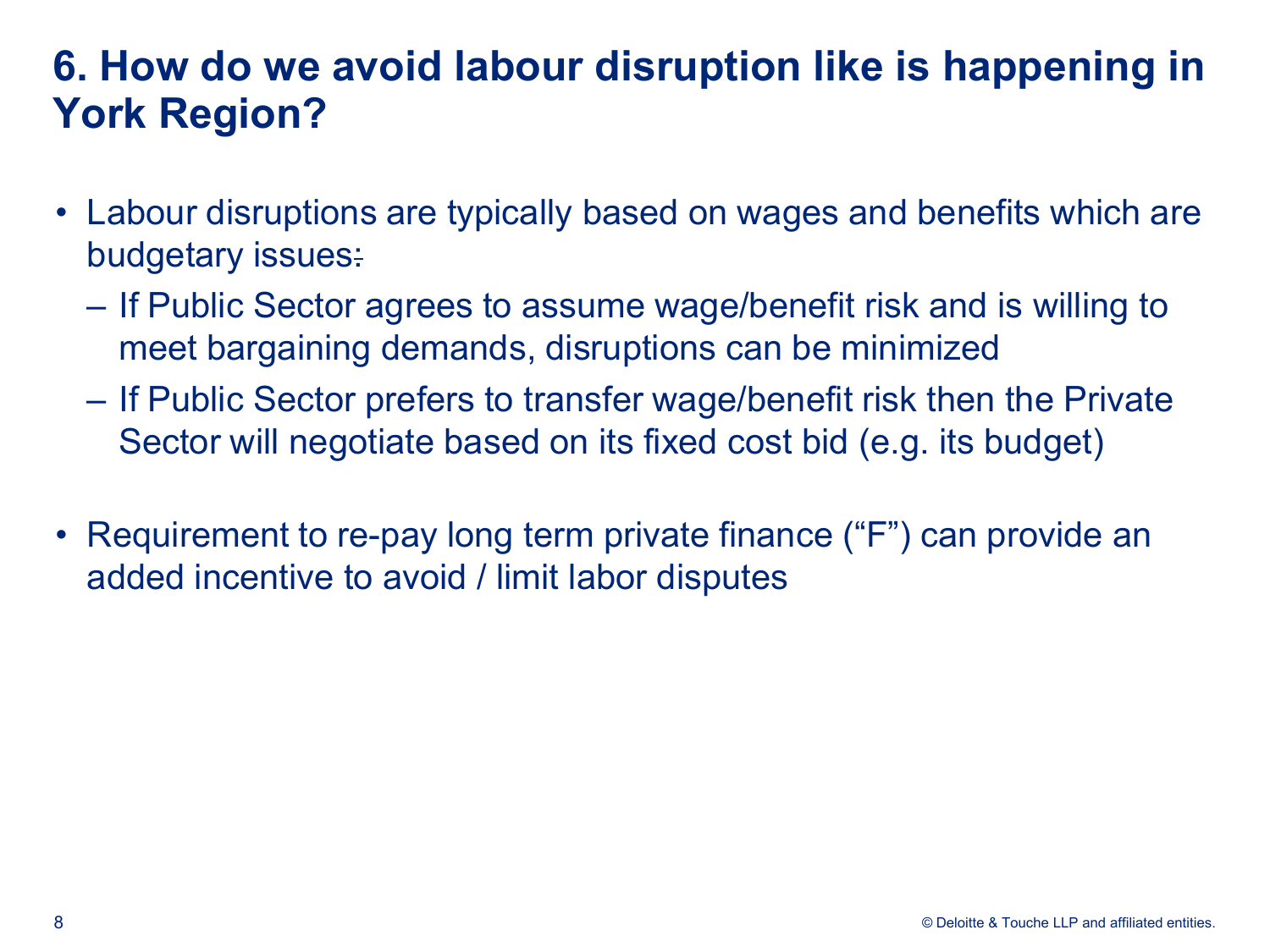## **7. How do we negotiate a contract for Stage 2 LRT (Kitchener to Cambridge) without being held to ransom?**

- Options open to the Region :
	- Negotiate a scope change with Stage 1 Contractor following the Variation Procedure in the Infrastructure Ontario template agreement
		- Enables independent verification of costs
	- Request Stage 2 bids in Stage 1 RFP:
		- Any bid will have an expiry period (5 to 7 yrs)
	- Tender Stage 2 LRT as a separate contract package
		- Vehicle and Train Control systems can be made to comply with Stage 1
		- Will require an additional Maintenance Facility for Stage 2
	- UK approach Long-term DBFM + short-term O contract for Phase 1; tender new DBFM contract for Phase 2 and new system-wide O contract for Phase 1 and 2 **(Consistent with Recommendation)**

© Deloitte & Touche LLP and affiliated entities.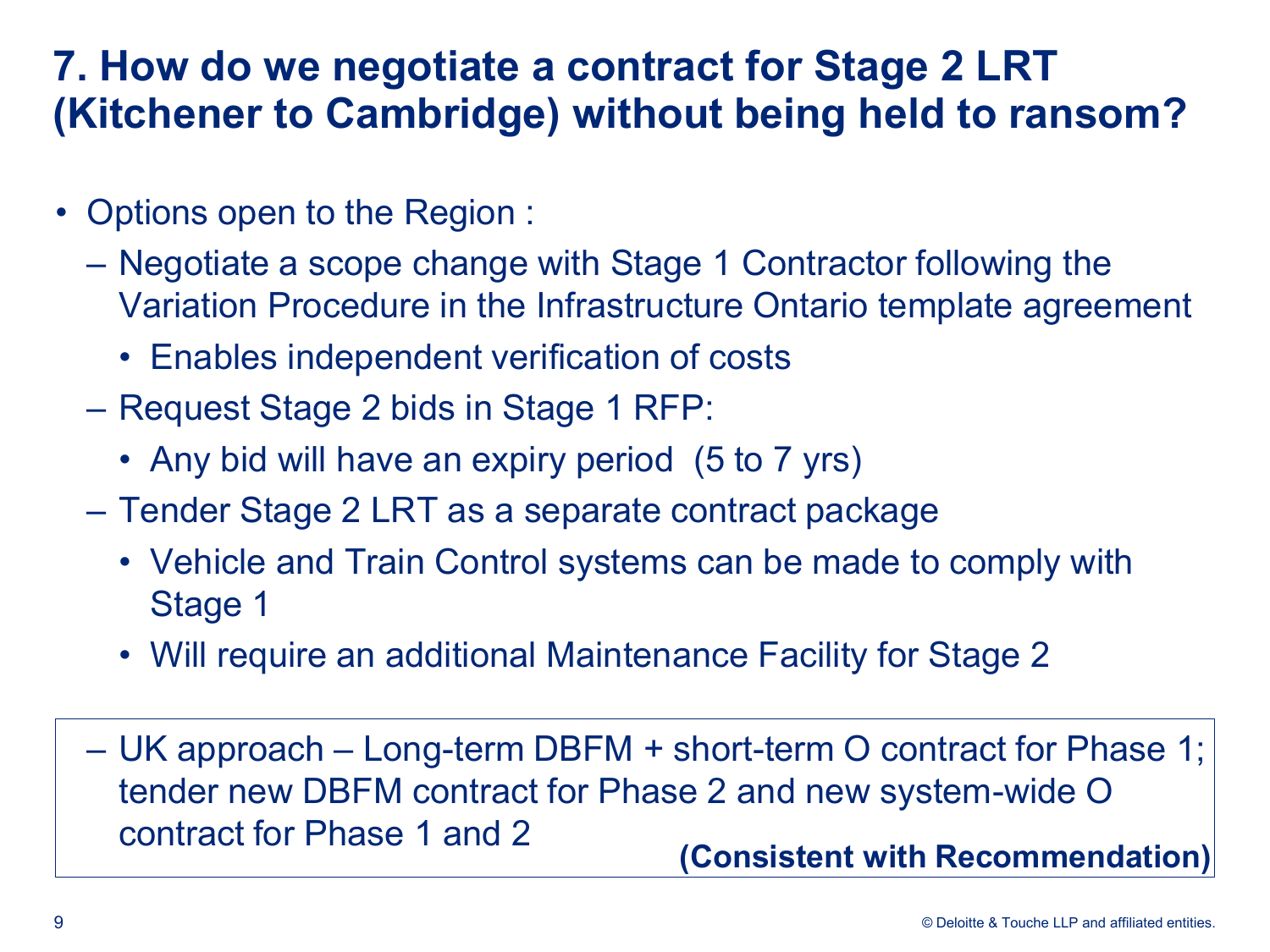# **8. What options have been used in other jurisdictions?**

- Hudson Bergen (New Jersey) – DBOM
- Canada Line (Vancouver)
	- DBFOM
- Denver Eagle
	- DBFOM
- Evergreen Line (Vancouver)
	- DB
- Air Rail Link (Toronto) – DBf
- Ottawa Light Rail
	- DBFM
- Austrailia Gold Coast – DBFOM (15 yrs)
- Metro North (Dublin project on hold due to funding issues) – DBFOM
- Docklands Light Rail (UK) – DBFOM
- Nottingham Light Rail, Phase 1 and Phase 2 (UK) – DBFOM
- Manchester Metrolink (UK) – DBFOM
- Kuala Lumpur Light Rail System (Malaysia)
	- BOOT (60 yrs)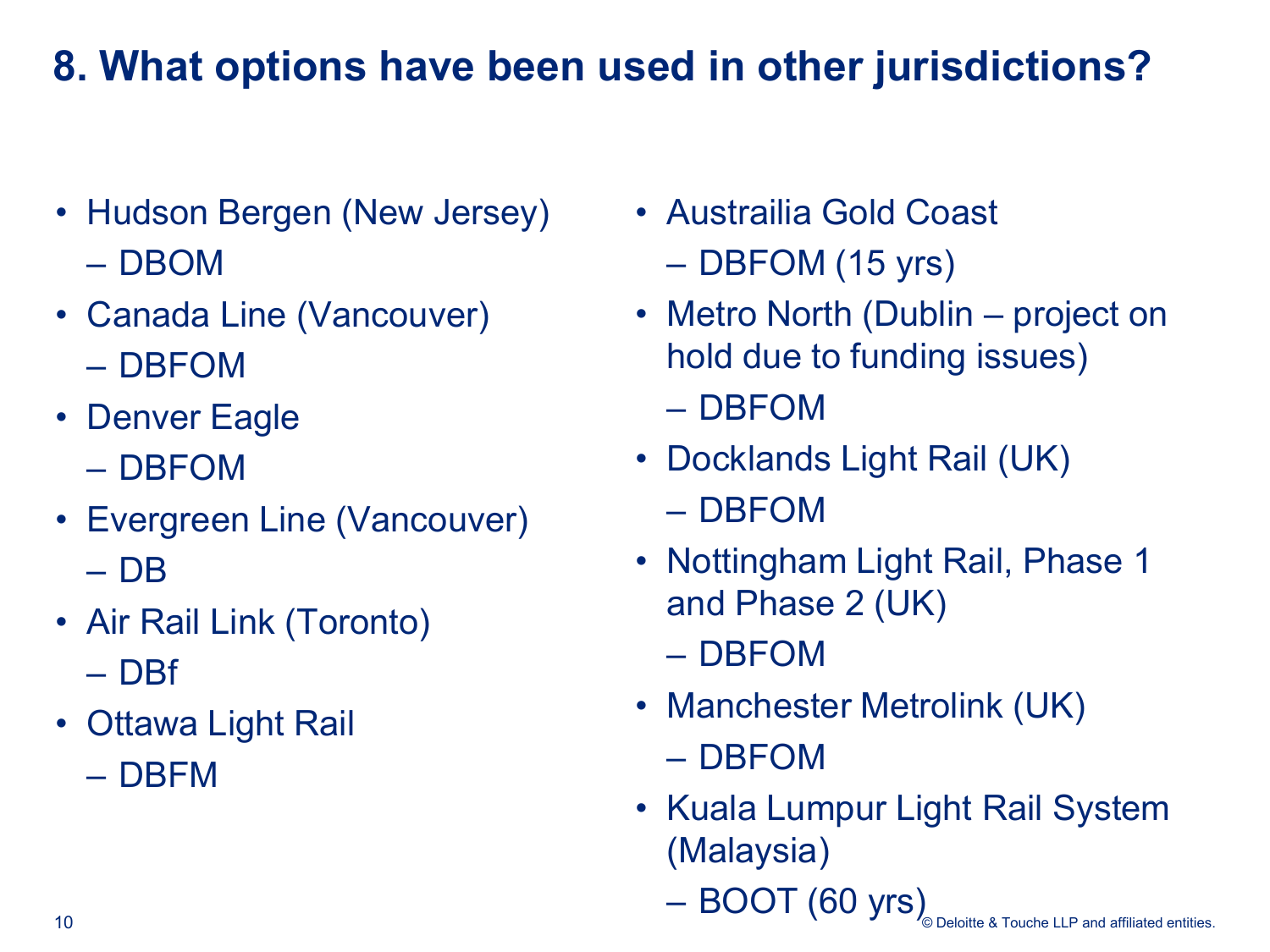## **9. How are integration issues addressed in a DBFOM?**

- How is the public/private interface managed?
	- Public Sector sets the performance specification (headways) to meet expected ridership (Contractor to determine how to design Facility to meet the specifications)
	- Maximum platform lengths are set by Public Sector
	- A key performance metric is Vehicle KMs, which is bid based on the performance specification (allows flexibility in scheduling and payment)
		- Payment Mechanism defines thresholds above which the Public Sector would have to compensate the Contractor if LRT service frequency is increased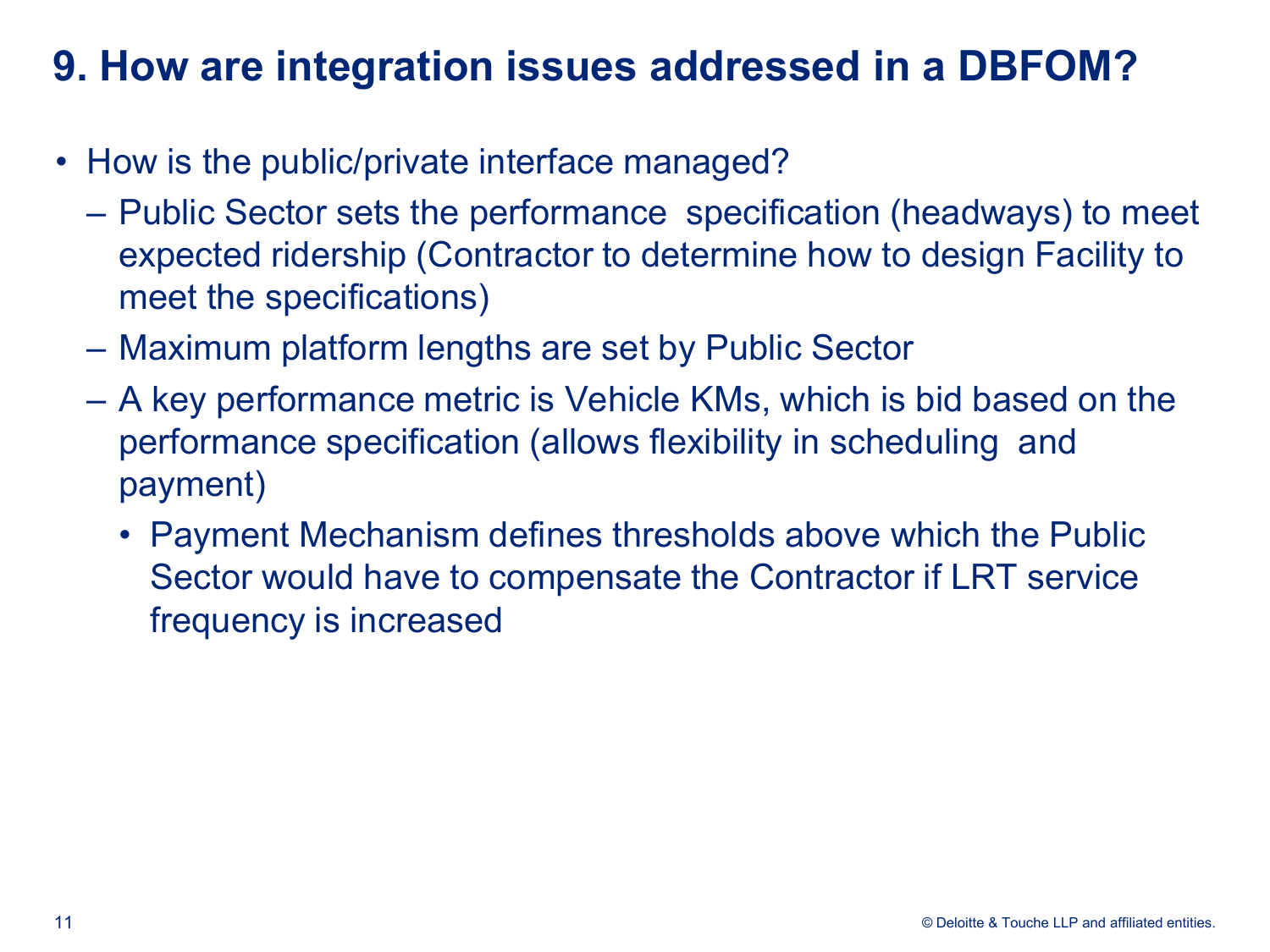#### **9. How are integration issues addressed in a DBFOM? Cont'd**

- How to negotiate changes in schedules, stop locations or fare media?
	- For schedules (headways) see Slide 10
	- Additional stops or changes to fare media (new technology) would trigger a Variation Procedure
- How to manage customer service issues?
	- Region will be the customer's source of contact to ensure a seamless transit system (Bus + LRT systems)
	- Payment Mechanism include KPIs for service quality (e.g. cleanliness of train) with deductions for poor performance